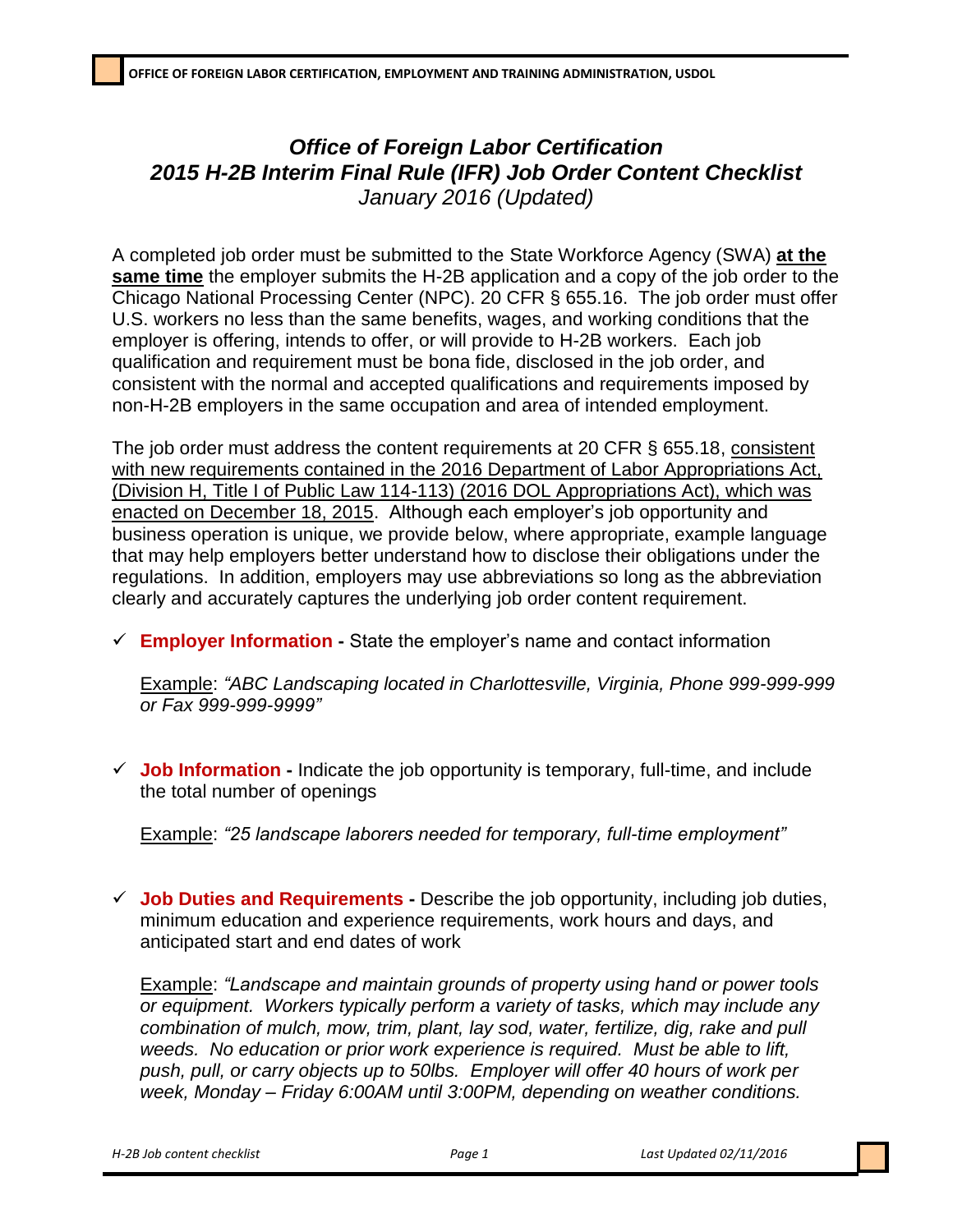*Work on Saturdays may be required. Workers are needed to begin work on 2/15/2016 through 10/15/2016."*

 **Worksite Location(s) -** Indicate the geographic area of intended employment with enough specificity to apprise applicants of any travel requirements and where they will likely have to reside to perform the job

Example: *"Work will be performed in multiple worksites throughout the Charlottesville area including the counties of Albermarle, Nelson, Fluvanna, and Greene."*

**Wage Offer(s) and Availability of Overtime Pay -** Include the wage offer or range of applicable wage offers, which must equal or exceed the highest of the prevailing wage or Federal, State, or local minimum wage. If the employer plans to pay returning workers or workers with more experience a higher hourly wage, include a statement about the plan in the job order. Additionally, state that overtime will be available and the overtime wage offer (if applicable).

Example: *"Workers will be paid no less than \$\_\_\_\_ per hour; returning workers and workers with more experience may be paid higher wage rates [insert higher rate or range of higher wage rates per hour]. Overtime hours may vary, depending on weather or other conditions, and will be paid at \$\_\_\_\_ per hour."*

**Important Reminder***:* In accordance with the 2016 DOL Appropriations Act, the prevailing wage is the higher of:

- 1. The actual wage level paid by the employer to other employees with similar experience and qualifications for such position in the same location; or
- 2. The wage set under an applicable collective bargaining agreement, if one exists. Otherwise, the prevailing wage shall be the mean wage for the occupation from the Occupational Employment Statistics (OES) survey issued by the Bureau of Labor Statistics, unless the employer submits a private wage survey with methodology and data that is "statistically supported," that is, it must meet the methodological criteria for surveys set out in the 2015 Wage Rule.
- **Availability of On-the-Job Training -** If applicable, state that on-the-job training will be provided

Example: *"The employer will provide on-the-job training in the proper use and maintenance of landscaping power tools and equipment."*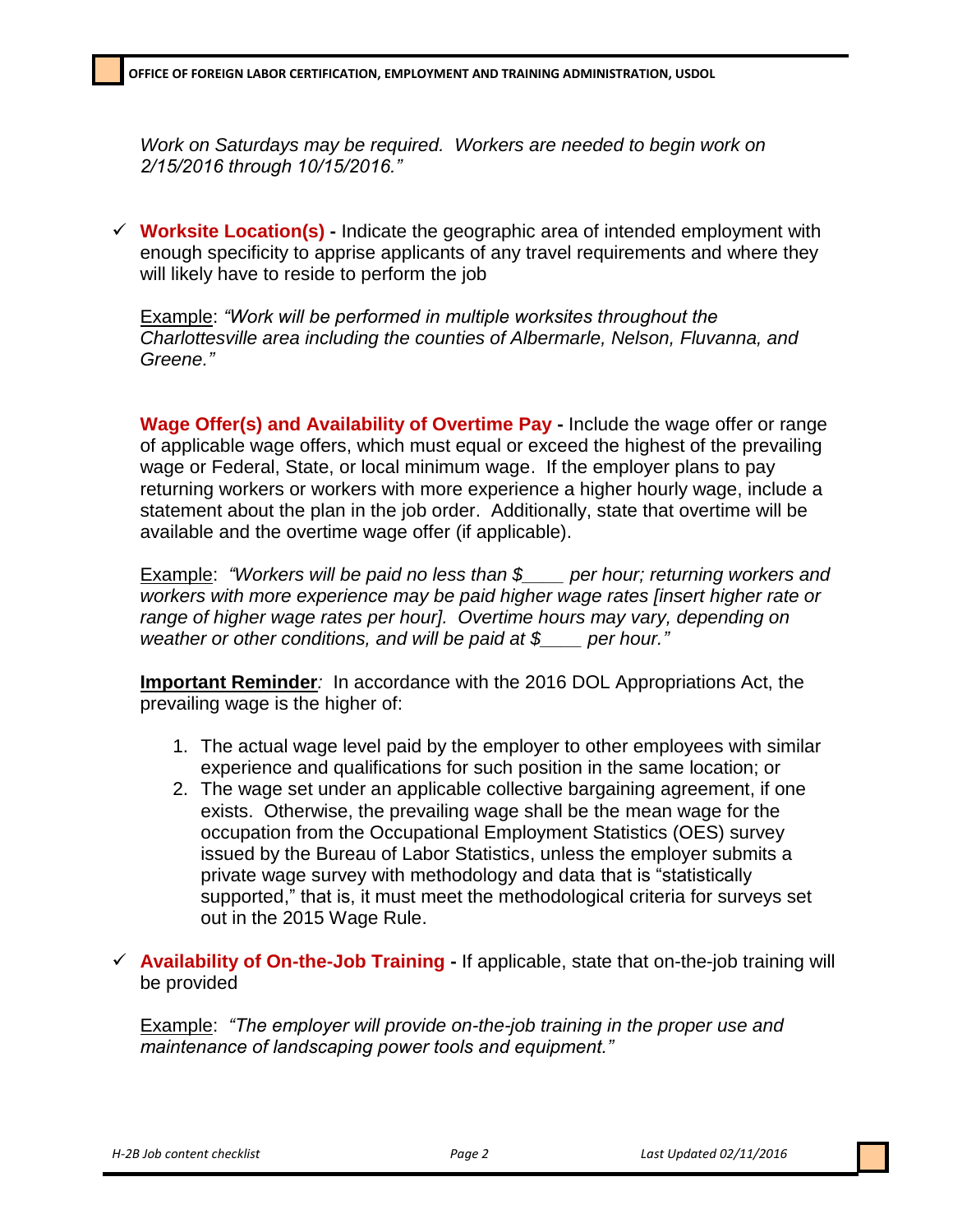**Single Workweek for Pay -** State that a single workweek will be used in computing wages due

Example: *"The employer will use a single workweek as its standard for computing wages due."*

 **Frequency of Pay –** State the frequency of pay to the workers, which must be every two weeks or according to the prevailing practice in the area of intended employment, whichever is more frequent.

Example: *"Workers will be paid on Friday (bi-weekly) by check."*

 **Provision of Board/Lodging or Other Facilities -** If an employer provides the worker with the option of board, lodging, or other facilities, including fringe benefits, or intends to assist workers to secure such lodging, this must be listed in the job order and the associated cost related to such provision of board, lodging or other facilities. Employers with mobile job opportunities (e.g., carnival or tree planting and reforestation) must cover the cost of lodging to the extent such costs would reduce pay below the offered wage for the area of intended employment.<sup>1</sup> If lodging is not primarily for the employer's benefit and convenience, however, an employer may require workers to bear the cost of such facilities or assistance in securing such facilities, as long as any costs charged to workers are disclosed, voluntary on the part of the employee, and otherwise reasonable according to the Fair Labor Standards Act (FLSA) principles at 29 CFR Part 531.

Example(s): Disclosure concerning costs of lodging or other facilities:

**If lodging is primarily for the employer's benefit and convenience (e.g., the employer requires a mobile workforce)**: *"The employer will pay the cost of lodging to the extent such costs would reduce pay below the offered wage rate for the area of intended employment."*

**If lodging is not primarily for the employer's benefit and convenience**: *"Dormitory-style shared lodging is available in employer-owned housing at a rate of \$25 per person per week."* Note that the language depends greatly on the unique circumstances of the employer's job opportunity, housing arrangements, and/or business operations.

 $\overline{a}$ 

<sup>&</sup>lt;sup>1</sup> As explained in the Department's Frequently Asked Questions (FAQs) published on January 15, 2016, the Secretary has determined if an employer needs a mobile workforce, such as those in the carnival or forestry industries, lodging is primarily for the employer's benefit and convenience, and the cost of providing facilities (e.g., lodging) determined to be primarily for the employer's benefit cannot be charged to workers to the extent it would reduce the worker's pay below the offered wage rate for the area of intended employment. These FAQs are available at [https://www.foreignlaborcert.doleta.gov/pdf/H-2B\\_2015\\_IFR\\_FAQ\\_Job-Order-Content\\_Mobile-Occupations.pdf,](https://www.foreignlaborcert.doleta.gov/pdf/H-2B_2015_IFR_FAQ_Job-Order-Content_Mobile-Occupations.pdf)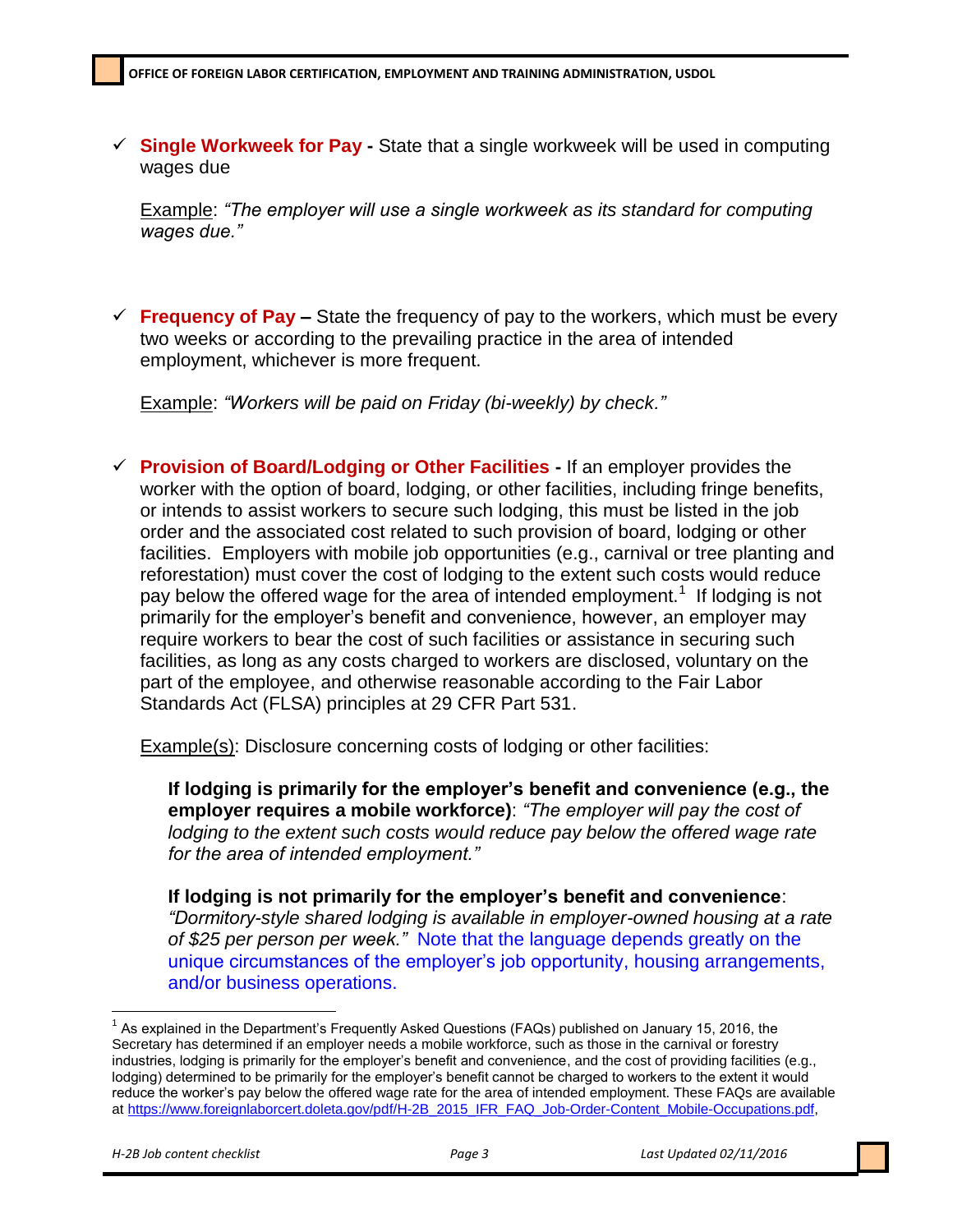**Deductions from the Worker's Paycheck –** State all deductions from the worker's paycheck required by law

Example: *"The employer will make all deductions from the worker's paycheck required by law."*

In addition and where applicable, specify any deductions not required by law the employer intends to make from the worker's paycheck (e.g., cost of board, lodging, or other facilities). All deductions must be voluntary on the part of the employee and otherwise reasonable according to the Fair Labor Standards Act (FLSA) principles at 29 CFR Part 531.

Example: *"Employer offers room and board in shared, dormitory housing and will deduct \$50 per person per week for these expenses for employees who choose them."* Note the language depends greatly on the unique circumstances of the employer's job opportunity and/or business operations.

**Inbound/Outbound Transportation and Subsistence -** Detail how the worker will be provided with or reimbursed for inbound transportation/daily subsistence, if the worker completes 50 percent of the employment period. Also, state that the employer will provide or pay for return transportation/daily subsistence, if the worker completes the employment period or is dismissed for any reason before the employment period ends. Where a worker must travel to obtain a visa so that the worker may enter the U.S. to come to work for the employer, the employer must pay for the transportation and daily subsistence costs of that part of the travel as well. The Department has interpreted the regulation to require the employer to assume responsibility for the reasonable costs associated with the worker's travel, including transportation, food, and, in those cases where it is necessary, lodging. If not provided by the employer, the amount an employer must pay for transportation and, where required, lodging must be no less than (and is not required to be more than) the most economical and reasonable costs.

 $\checkmark$  The current minimum and maximum amounts for the meal component of subsistence expenses to be included in the job order are available on the OFLC Web site at [http://www.foreignlaborcert.doleta.gov/meal\\_travel\\_subsistence.cfm](http://www.foreignlaborcert.doleta.gov/meal_travel_subsistence.cfm)

## Example:

*"If the worker completes 50 percent of the work contract period, the employer will [insert suggested language for option A, B, and/or C below]*

*Option A: arrange and pay directly for transportation and subsistence* 

*H-2B Job content checklist Page 4 Last Updated 02/11/2016*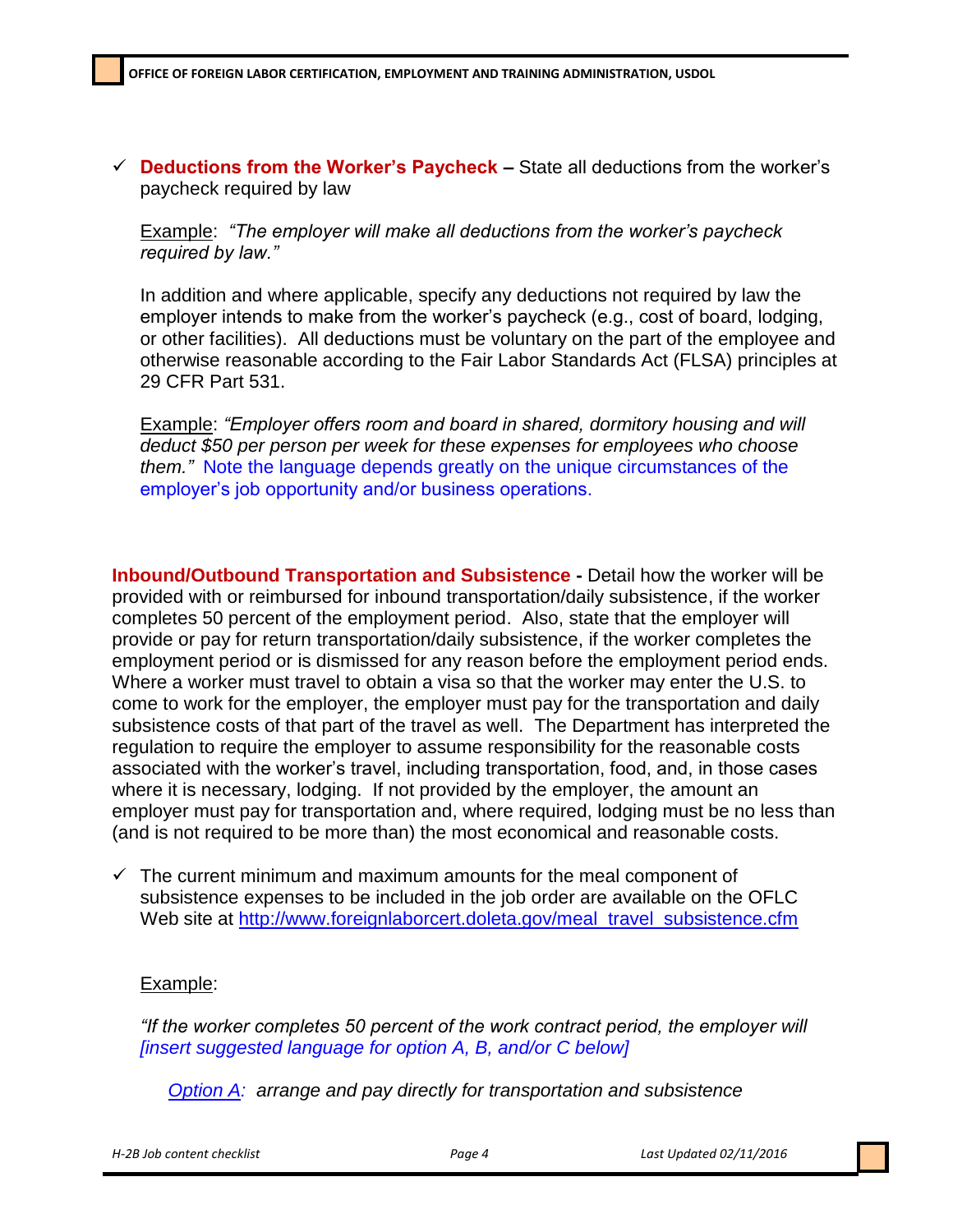*Option B: reimburse the worker for transportation and subsistence Option C: provide advance payment for transportation and subsistence*

*from the place of recruitment to the place of work. Upon completion of the work contract or where the worker is dismissed earlier, the employer will provide or pay for worker's reasonable costs of return transportation and subsistence back home or*  to the place the worker originally departed to work, except where the worker will not *return due to subsequent employment with another employer or where the employer has appropriately reported a worker's voluntary abandonment of employment. The amount of transportation payment or reimbursement will be equal to the most economical and reasonable common carrier for the distances involved. Daily meals will be provided at a rate of at least \$\_\_\_\_ p/day during travel to a maximum of \$\_\_\_\_ p/day with receipts."*

 **Daily Transportation -** If applicable, state that daily transportation to and from the worksite will be provided

Example: *"Workers are responsible for daily transportation to and from the designated pick-up location at the Charlottesville office. Employer will then provide each work crew with daily transportation among the worksite locations in Albermarle, Nelson, and Madison counties."*

 **First Work Week Reimbursement -** State that the employer will reimburse the worker in the first workweek for all visa, border, and related fees

Example: *"Workers will be reimbursed in the first workweek for all visa, visa processing, border crossing and other related fees, including those mandated by the government (except passport fees)."*

 **Provision of Tools, Supplies, and Equipment -** State that the employer will provide all tools, supplies, and equipment at no cost to the worker.

Example: *"The employer will provide workers at no charge all tools, supplies, and equipment required to perform the job."*

 **3/4th Guarantee** – 20 CFR 655.20(f) contains a requirement that the employer guarantee an offer of employment for a total number of work hours equal to at least three-fourths of the workdays in each 12-week period (or each 6-week period if the period of employment is less than 120 days). However, section 113 of the 2016 DOL Appropriations Act prohibits the Department of Labor from expending Fiscal Year 2016 funds to enforce the three-fourths guarantee requirement.